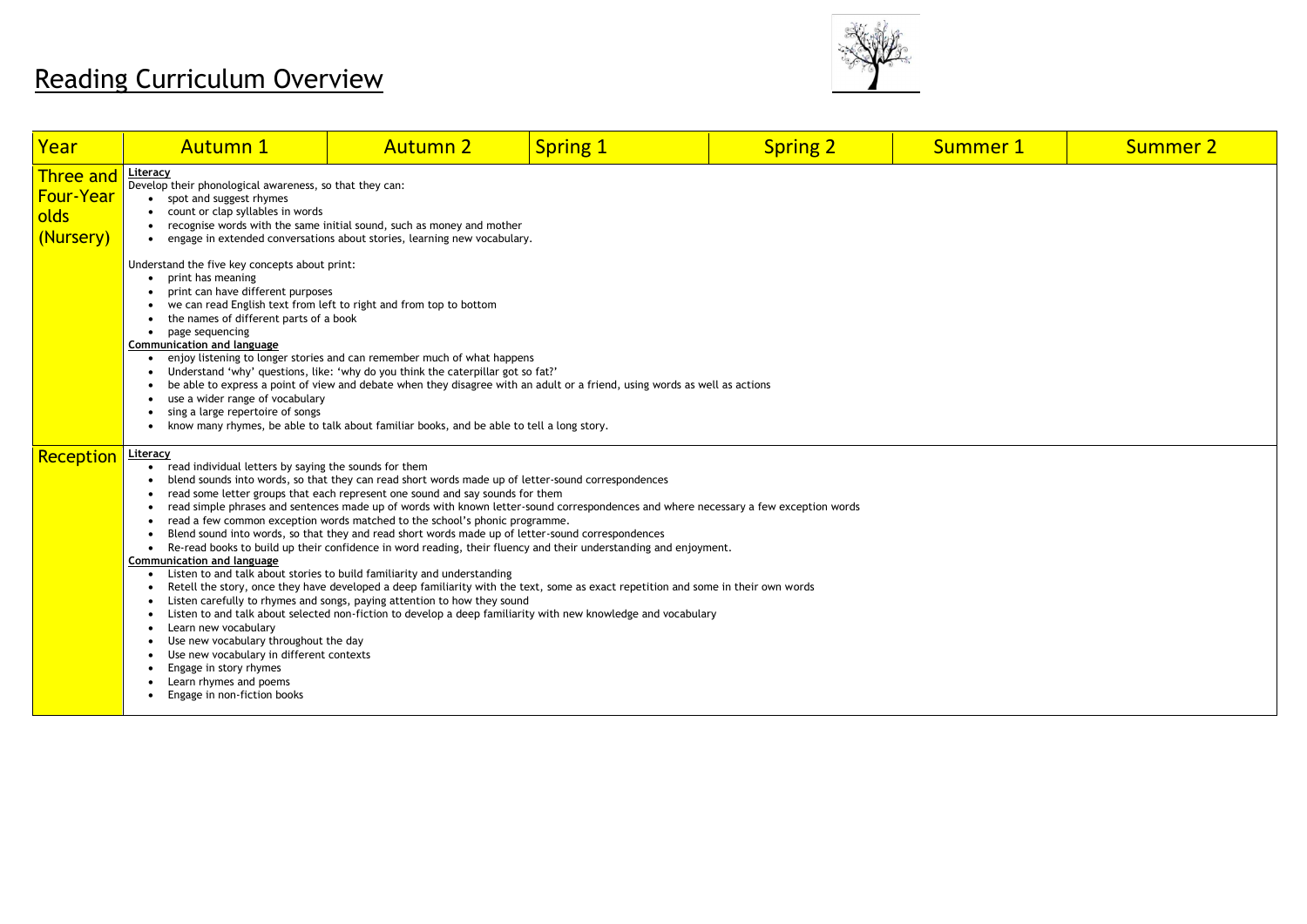# ELGs **ELGs**

### **Literacy**

Word reading

- Say a sound for each letter in the alphabet and at least 10 digraphs
- Read words consistent with their phonics knowledge by sound-blending
- Read aloud simple sentences and books that are consistent with their phonic knowledge, including some common exception words

- Demonstrate an understanding of what has been read to them by retelling stories and narratives using their own words and recently introduced vocabulary
- Anticipate (where appropriate) key events in stories
- Use and understand recently introduced vocabulary during discussions about stories, non-fiction, rhymes and poems and during role-play

#### Comprehension

## **Communication and Language**

Listening, Attention and Understanding

• Listen attentively and respond to what they hear with relevant questions, comments and actions when being read to and during whole class discussions and small group interactions.

#### Speaking

• Offer explanations for why things might happen, making use of recently introduces vocabulary from stories, non-fictions, rhymes and poems when appropriate.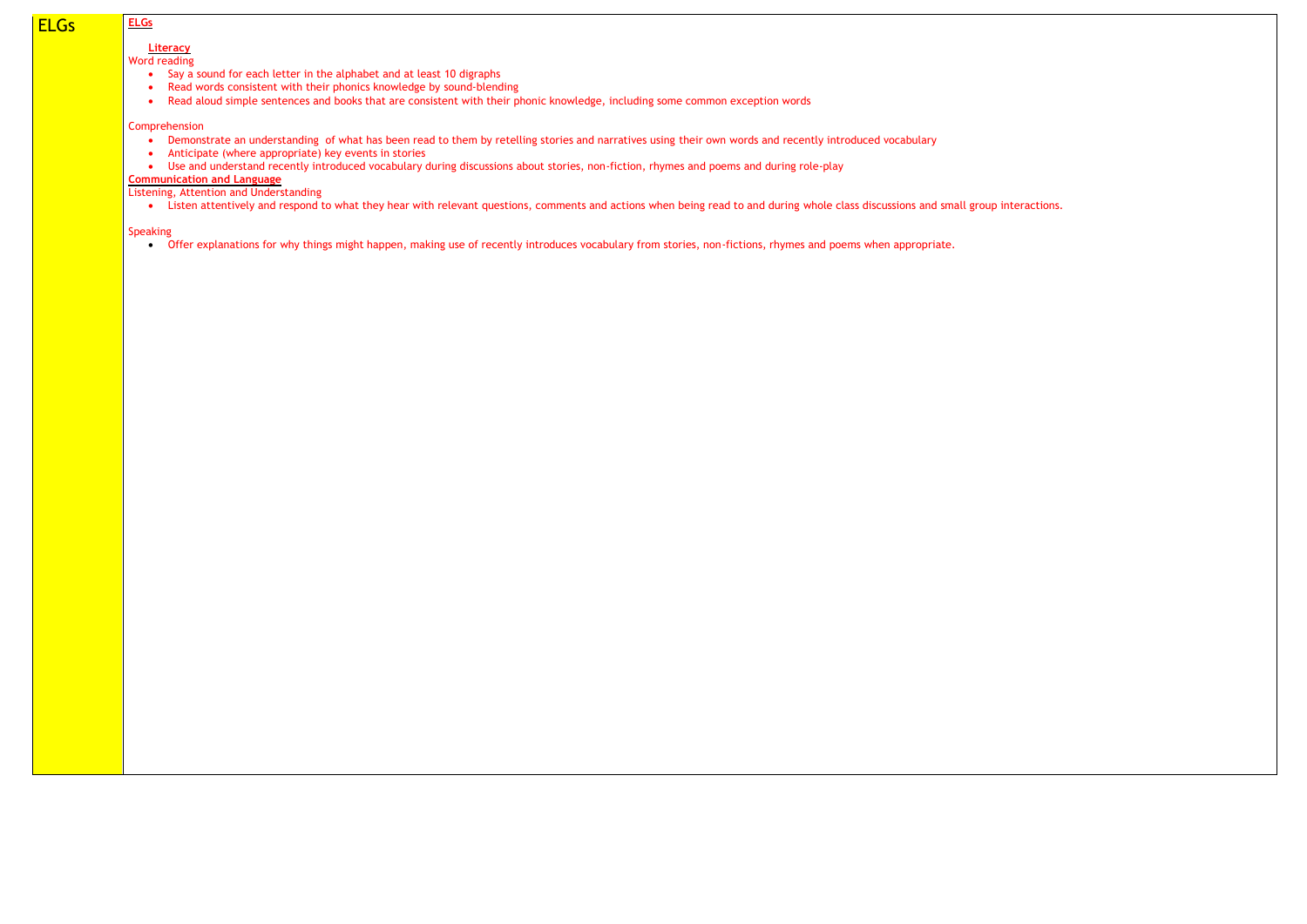| <u>Year 1</u><br><b>Guided</b><br><b>Reading-use</b><br>Roberta<br>Greenwood<br>resources<br>and LAPs<br><u>Key</u><br><b>Learning</b> | Lost and Found by Oliver Jeffers<br>Range of Reading during year 1:                                                                                                                                                                                                                                                                                                                                                                                                                                                                                                                                                                                                                                                                                                                                                                                                                                                                                                                                                                                                            | <b>Nibbles by Emma Yarlett</b> | Lion Inside by Rachel Bright<br>Fiction, non-fiction and poetry books linked to developing phonic knowledge - phonically decodable texts.                                                                                                                                                                                                                                                                                                                                                                                                                                                                                                                                                                                                                                                                                                                                                                                                                                     | The curious case of the missing<br>mammoth by Ellie Hattie                                                                                                                                                                                                                                                                                                                                                                                                                           | Toys in Space by Mini Grey                                                                                                                                                                                                                                                                                                                                                                                                                                                                                                                                                                                                                                                                                                                                                                                                                                                                                                                                                                                                                                                                                                                                                                                                                                                                                                    | Goldilocks and Just the one bear by<br>Leigh Hodgkinson |
|----------------------------------------------------------------------------------------------------------------------------------------|--------------------------------------------------------------------------------------------------------------------------------------------------------------------------------------------------------------------------------------------------------------------------------------------------------------------------------------------------------------------------------------------------------------------------------------------------------------------------------------------------------------------------------------------------------------------------------------------------------------------------------------------------------------------------------------------------------------------------------------------------------------------------------------------------------------------------------------------------------------------------------------------------------------------------------------------------------------------------------------------------------------------------------------------------------------------------------|--------------------------------|-------------------------------------------------------------------------------------------------------------------------------------------------------------------------------------------------------------------------------------------------------------------------------------------------------------------------------------------------------------------------------------------------------------------------------------------------------------------------------------------------------------------------------------------------------------------------------------------------------------------------------------------------------------------------------------------------------------------------------------------------------------------------------------------------------------------------------------------------------------------------------------------------------------------------------------------------------------------------------|--------------------------------------------------------------------------------------------------------------------------------------------------------------------------------------------------------------------------------------------------------------------------------------------------------------------------------------------------------------------------------------------------------------------------------------------------------------------------------------|-------------------------------------------------------------------------------------------------------------------------------------------------------------------------------------------------------------------------------------------------------------------------------------------------------------------------------------------------------------------------------------------------------------------------------------------------------------------------------------------------------------------------------------------------------------------------------------------------------------------------------------------------------------------------------------------------------------------------------------------------------------------------------------------------------------------------------------------------------------------------------------------------------------------------------------------------------------------------------------------------------------------------------------------------------------------------------------------------------------------------------------------------------------------------------------------------------------------------------------------------------------------------------------------------------------------------------|---------------------------------------------------------|
|                                                                                                                                        | Objectives covered through Pathways to Write                                                                                                                                                                                                                                                                                                                                                                                                                                                                                                                                                                                                                                                                                                                                                                                                                                                                                                                                                                                                                                   |                                | <b>Objectives covered by Guided</b><br>reading                                                                                                                                                                                                                                                                                                                                                                                                                                                                                                                                                                                                                                                                                                                                                                                                                                                                                                                                | Developing pleasure in reading and<br>motivation to read                                                                                                                                                                                                                                                                                                                                                                                                                             | Understanding books which they can<br>read themselves and those which are<br>read to them                                                                                                                                                                                                                                                                                                                                                                                                                                                                                                                                                                                                                                                                                                                                                                                                                                                                                                                                                                                                                                                                                                                                                                                                                                     | Participating in discussion                             |
|                                                                                                                                        | Listen to and discuss a wide range of poems, stories<br>and non-fiction at a level beyond that at which can<br>be read independently<br>Link what is read or heard to own experiences<br>Become familiar with key stories, fairy tales and<br>traditional tales<br>Retell stories and consider their particular<br>characteristics<br>Recognise and join in with predictable phrases<br>Learn to appreciate rhymes and poems<br>Recite some rhymes and poems by heart<br>Discuss word meanings, linking new meanings to<br>those already known<br>Understand both the books that can be read<br>accurately and fluently and those listened to<br>Draw on what they already know<br>Check that the text makes sense<br>Correct inaccurate reading<br>Discuss the significance of the title and events<br>Make inferences on the basis of what is being said<br>and done<br>Predict what might happened on the basis of what as<br>been read so far<br>Participate in discussion about what has been read to<br>them<br>Explain clearly understanding of what is read to<br>them |                                | Word reading<br>Read aloud accurately books<br>that are consistent with their<br>developing phonic knowledge.<br>Apply phonic knowledge and<br>skills as the route to decode words.<br>Respond speedily with the<br>correct sound to grapheme for the 44<br>phonemes.<br>Recognise and use the<br>different ways of pronouncing the<br>same grapheme; e.g. ow in snow and<br>COW.<br>Read accurately by blending<br>sounds in unfamiliar words.<br>Read common exception words,<br>noting tricky parts.<br>Read words containing -s, -es,<br>ing, -ed, -est endings.<br>Split two and three syllable<br>words into the separate syllables to<br>support blending for reading.<br>Read words with contractions;<br>e.g. I'm, I'll, we'll and understand<br>that the apostrophe represents the<br>omitted letter.<br>Develop fluency, accuracy and<br>confidence by re-reading books.<br>Read more challenging texts<br>using phonics and common exception<br>word recognition. | Relate texts to own<br>experiences.<br>Recognise and join in with<br>language patterns and repetition.<br>Use patterns and repetition to<br>support oral retelling; e.g. fairy<br>stories, traditional tales and stories by<br>well-known authors.<br>Orally retell familiar stories in<br>a range of contexts; e.g. small world,<br>role play, storytelling.<br>Enjoy and recite rhymes and<br>poems by heart.<br>Make personal reading choices<br>and explain reasons for choices. | Understanding books which they can<br>read to themselves and those which are<br>read to them -<br>Introduce and discuss key<br>vocabulary, linking meanings of new<br>words to those already known.<br>Activate prior knowledge e.g.<br>what do you know about minibeasts? •<br>Check that texts make sense<br>while reading and self-correct.<br>Develop and demonstrate their<br>understanding of characters and events<br>through role play and drama, drawing on<br>language from the text.<br>Give opinions and support with<br>reasons e.g. I like the Little Red Hen<br>because she<br>Explain clearly their<br>understanding of what is read to them. •<br>Demonstrate understanding of<br>texts by answering questions related to<br>who, what, where, when, why, how.<br>Identify and discuss main events<br>in stories.<br>Make predictions based on what<br>has been read so far.<br>Identify and discuss the main<br>characters in stories.<br>Discus the title and how it<br>relates to the events in the whole story<br>e.g. Peace at Last by Jill Murphy.<br>Make basic inferences about<br>what is being said and done.<br>Recall specific information in<br>fiction and non-fiction texts.<br>Locate parts of text that give<br>particular information, e.g. titles,<br>contents page and labelled diagram. | Listen to what others say.<br>Take turns.               |

| Aini Grey | Goldilocks and Just the one bear by<br>Leigh Hodgkinson |
|-----------|---------------------------------------------------------|
|           |                                                         |
|           |                                                         |
|           |                                                         |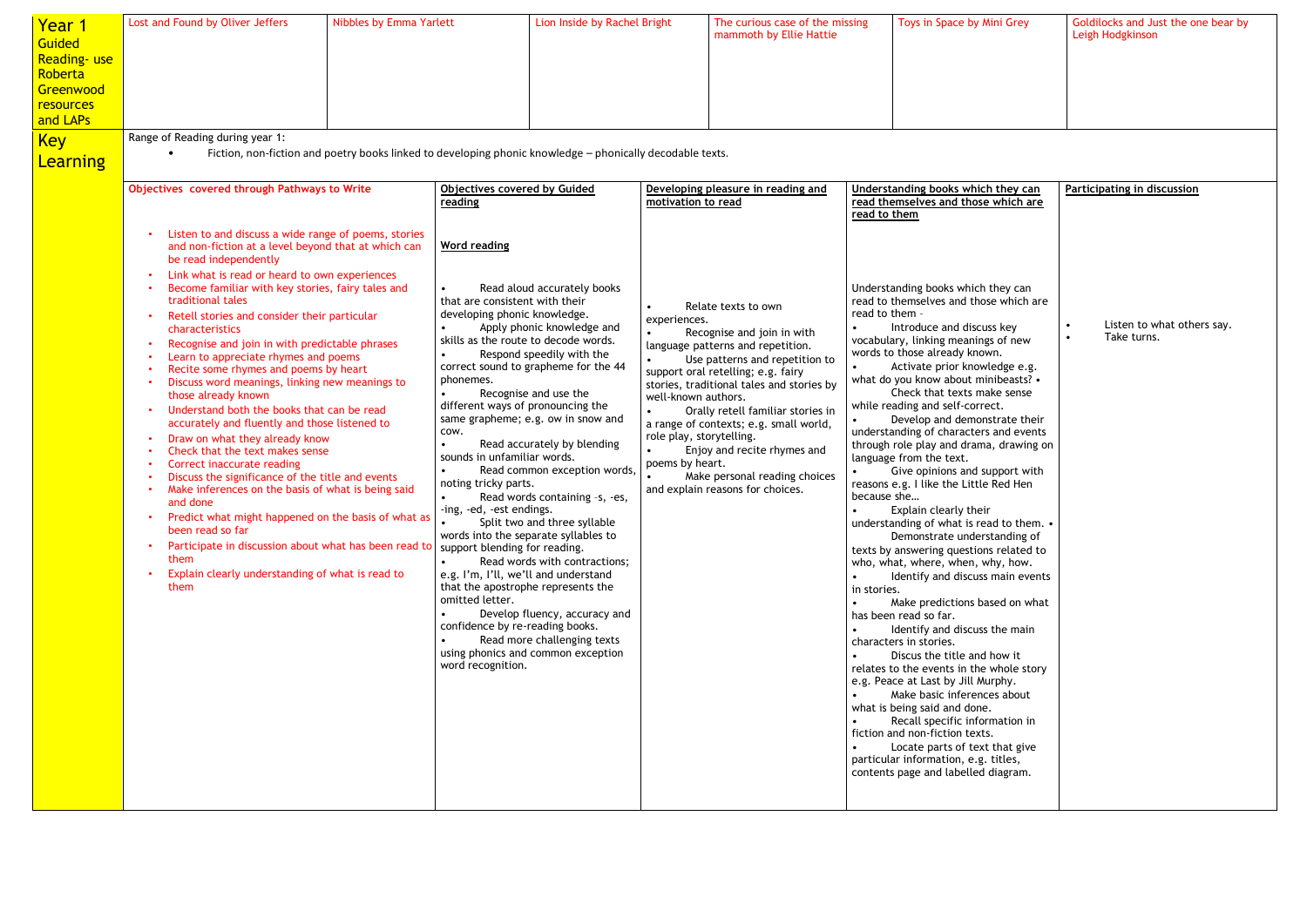| Year 2<br><b>Pathways to</b><br>Read | Genre:<br>Fiction: fantasy -<br><b>Troll by Julia Donaldson</b><br>Fiction: fairytale -<br>The Three Billy Goats Gruff by<br><b>Mara Alperin</b>                                                                                                                                                                                                                                                                                                                                                                                                                                                                                                                                                                                                                                                                                                                                                                                                                        | Genre:<br>Information -<br>Above and Below by<br><b>Patricia Hegarty</b>                            | Genre:<br>Recount: emails<br>Information<br>The Dragonsitter by Josh<br>Lacey<br>Real Dragons! by Jennifer<br>Szymanski (National                            | Genre:<br>Fiction: story with a<br>familiar setting<br>Owen and the Soldier by<br><b>Lisa Thompson</b> | Genre:<br>Fiction: adventure<br><b>Fantastic Mr Fox by Roald</b><br><b>Dahl</b>                                                                                |  |  |  |
|--------------------------------------|-------------------------------------------------------------------------------------------------------------------------------------------------------------------------------------------------------------------------------------------------------------------------------------------------------------------------------------------------------------------------------------------------------------------------------------------------------------------------------------------------------------------------------------------------------------------------------------------------------------------------------------------------------------------------------------------------------------------------------------------------------------------------------------------------------------------------------------------------------------------------------------------------------------------------------------------------------------------------|-----------------------------------------------------------------------------------------------------|--------------------------------------------------------------------------------------------------------------------------------------------------------------|--------------------------------------------------------------------------------------------------------|----------------------------------------------------------------------------------------------------------------------------------------------------------------|--|--|--|
|                                      | PtW text - Troll Swap by Leigh<br>Hodgkinson                                                                                                                                                                                                                                                                                                                                                                                                                                                                                                                                                                                                                                                                                                                                                                                                                                                                                                                            | PtW text - The Owl who was<br>afraid of the dark by Jill<br><b>Tomlinson</b>                        | <b>Geographic Kids series)</b><br>PtW text - Dragon Machine<br>by Helen Ward                                                                                 | PtW text - Major Glad, Major<br>Dizzy by Jan Oke                                                       | PtW text - The Last Wolf by<br><b>Mini Grey</b>                                                                                                                |  |  |  |
| <b>Ongoing</b><br><b>Skills</b>      | Listen to, discuss and express views about a wide range of contemporary and classic poetry, stories and non-fiction at a level beyond that at<br>which they can read independently<br>Become increasingly familiar with and retell a wider range of stories, fairy stories and traditional tales<br>• Participate in discussion about books, poems and other works that are read to them and those that they can read for themselves, taking turns and<br>listening to what others say<br>• Explain and discuss their understanding of books, poems and other material, both those that they listen to and those that they read for themselves<br>• Recognise simple recurring literary language in stories and poetry<br>• Draw on what they already know or on background information and vocabulary<br>• Check that the text makes sense to them as they read and correct inaccurate reading<br>• Recognise simple recurring literary language in stories and poetry |                                                                                                     |                                                                                                                                                              |                                                                                                        |                                                                                                                                                                |  |  |  |
|                                      |                                                                                                                                                                                                                                                                                                                                                                                                                                                                                                                                                                                                                                                                                                                                                                                                                                                                                                                                                                         | Predict: Predict what might happen on the basis of what has been read so far                        |                                                                                                                                                              |                                                                                                        |                                                                                                                                                                |  |  |  |
|                                      | <b>Retrieve: Answer and ask questions</b>                                                                                                                                                                                                                                                                                                                                                                                                                                                                                                                                                                                                                                                                                                                                                                                                                                                                                                                               | Clarify vocabulary: Discuss and clarify meaning of words, linking new meanings to known vocabulary  |                                                                                                                                                              |                                                                                                        |                                                                                                                                                                |  |  |  |
|                                      |                                                                                                                                                                                                                                                                                                                                                                                                                                                                                                                                                                                                                                                                                                                                                                                                                                                                                                                                                                         |                                                                                                     |                                                                                                                                                              | <b>Discuss their favourite</b>                                                                         |                                                                                                                                                                |  |  |  |
| <b>Mastery</b><br><b>Focus</b>       | Make inferences on the<br>basis of what is being said<br>and done<br>Discuss the sequence of<br>events in books and how<br>items of information are<br>related                                                                                                                                                                                                                                                                                                                                                                                                                                                                                                                                                                                                                                                                                                                                                                                                          | Answer and ask questions<br>Introduce non-fiction<br>books that are structured<br>in different ways | Answer and ask questions<br>Introduce non-fiction<br>books that are structured<br>in different ways<br>Make inferences on the<br>basis of what is being said | words and phrases<br>Make inferences on the<br>basis of what is being said<br>and done                 | Discuss the sequence of<br>events in books and how<br>items of information are<br>related<br>Make inferences on the<br>basis of what is being said<br>and done |  |  |  |
|                                      |                                                                                                                                                                                                                                                                                                                                                                                                                                                                                                                                                                                                                                                                                                                                                                                                                                                                                                                                                                         |                                                                                                     | and done                                                                                                                                                     |                                                                                                        |                                                                                                                                                                |  |  |  |

| ure<br>x by Roald                  | Genre:<br>Fiction: fairytale<br><b>Grimm's Fairytales</b><br>(Usborne Books) |
|------------------------------------|------------------------------------------------------------------------------|
| Last Wolf by                       | PtW text - Grandad's Secret<br><b>Giant by David Litchfield</b>              |
| d that at                          |                                                                              |
| turns and                          |                                                                              |
| themselves                         |                                                                              |
|                                    |                                                                              |
|                                    |                                                                              |
|                                    |                                                                              |
|                                    |                                                                              |
|                                    |                                                                              |
| uence of<br>s and how<br>ation are | <b>Discuss their favourite</b><br>words and phrases                          |
|                                    | Answer and ask questions                                                     |
| s on the<br>being said             |                                                                              |
|                                    |                                                                              |
|                                    |                                                                              |
|                                    |                                                                              |
|                                    |                                                                              |
|                                    |                                                                              |
|                                    |                                                                              |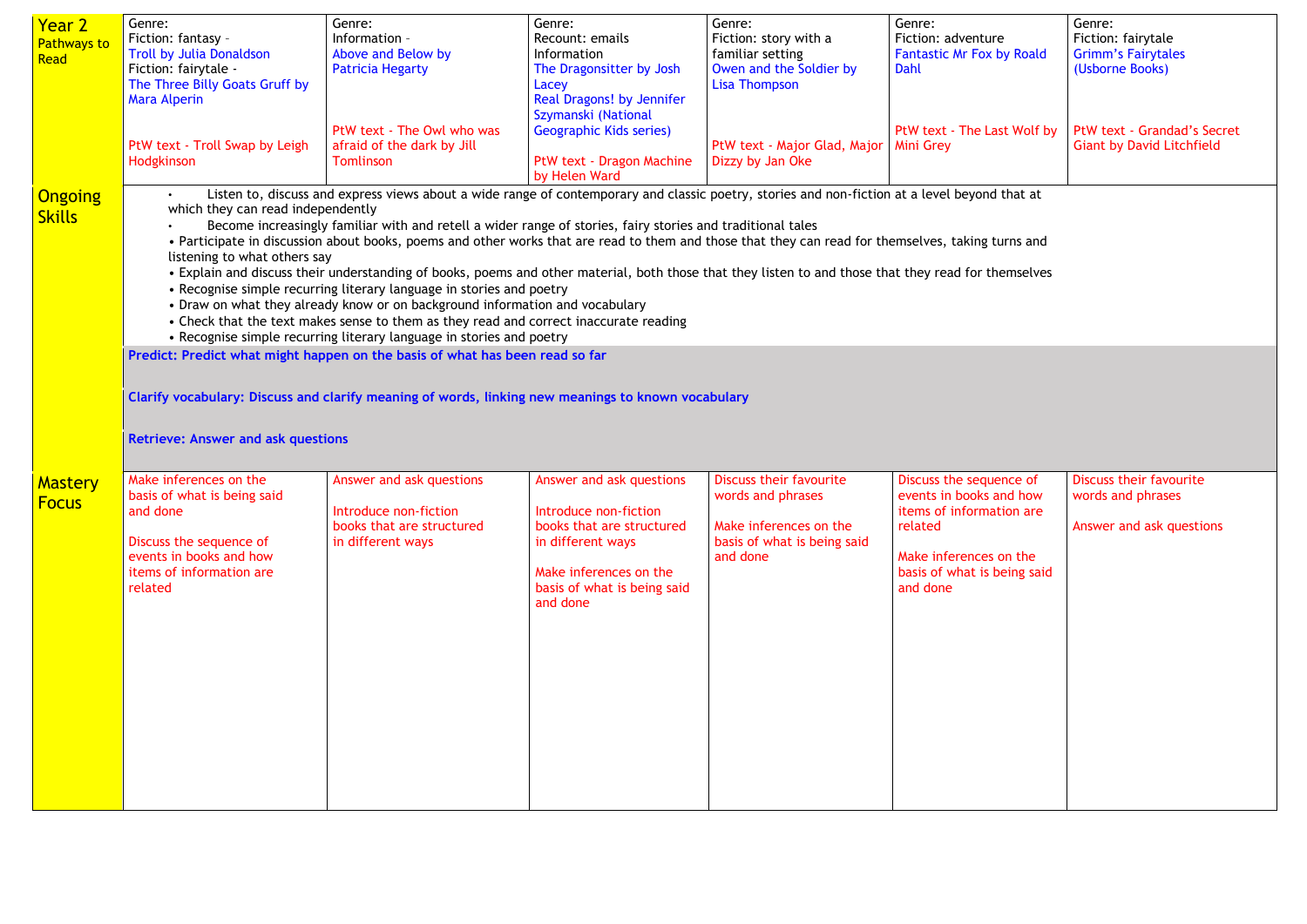| <b>Year 3</b><br><b>Pathways to</b><br>Read | Genre:<br>Information -<br>The Sea Book by<br><b>Charlotte Milner</b><br>PtW text - Seal Surfer by Michael PtW text - Winter's Child by<br>Foreman                                                                                                                                                                                                                                                                                                                                                                                                                                                                                                               | Genre:<br>Fiction - adventure -<br>Ice Palace by Robert<br><b>Swindells</b><br><b>Graham Baker-Smith</b>                                                                                                                                                                  | Genre:<br>Fiction - Fantasy<br>The Iron Man by Ted<br><b>Hughes</b><br>The Iron Giant (film,<br>1999)<br>PtW text - Stone Age Boy by<br>Satoshi Kitamura                                                                                                                                | Genre:<br>Fiction - adventure<br>Information<br>This Morning I Met a<br><b>Whale by Michael</b><br>Morpurgo<br>Why would anyone hunt<br>a whale? by The Literacy<br>Company<br>PtW text - Big blue whale by<br><b>Nicola Davies</b>                                              | Genre:<br>Information<br><b>Usborne Illustrated Atlas</b><br>of Britain and Ireland by<br><b>Struan Reid</b><br>Up (film clip, Disney)<br>PtW text - Journey by<br><b>Aaron Becker</b>                                  | Genre:<br>Fiction - historical/<br>traditional tale<br>Recount<br>Egyptian Cinderella by<br><b>Shirley Climo</b><br><b>Wonderful Things by The</b><br><b>Literacy Company</b><br>PtW text - Zeraffa Giraffa by<br><b>Dianne Hofmeyr</b> |
|---------------------------------------------|------------------------------------------------------------------------------------------------------------------------------------------------------------------------------------------------------------------------------------------------------------------------------------------------------------------------------------------------------------------------------------------------------------------------------------------------------------------------------------------------------------------------------------------------------------------------------------------------------------------------------------------------------------------|---------------------------------------------------------------------------------------------------------------------------------------------------------------------------------------------------------------------------------------------------------------------------|-----------------------------------------------------------------------------------------------------------------------------------------------------------------------------------------------------------------------------------------------------------------------------------------|----------------------------------------------------------------------------------------------------------------------------------------------------------------------------------------------------------------------------------------------------------------------------------|-------------------------------------------------------------------------------------------------------------------------------------------------------------------------------------------------------------------------|-----------------------------------------------------------------------------------------------------------------------------------------------------------------------------------------------------------------------------------------|
| <b>Ongoing</b><br><b>Skills</b>             | Listen to and discuss a wide range of fiction, poetry, plays, non-fiction and reference books or textbooks<br>• Read books that are structured in different ways and read for a range of purposes<br>• Increase their familiarity with a wide range of books, including fairy stories, myths and legends, and retell some of these<br>orally<br>• Check that the text makes sense to them and discuss their understanding<br>• Participate in discussion about books<br>Predict: Predict what might happen from details stated and implied<br><b>Clarify vocabulary: Explain meaning of words in context</b><br><b>Retrieve: Retrieve and record information</b> |                                                                                                                                                                                                                                                                           |                                                                                                                                                                                                                                                                                         |                                                                                                                                                                                                                                                                                  |                                                                                                                                                                                                                         |                                                                                                                                                                                                                                         |
| <b>Mastery</b><br><b>Focus</b>              | Identify themes and<br>conventions in a wide<br>range of books<br>Identify main ideas drawn<br>from more than one<br>paragraph and summarise<br>Identify how language,<br>structure and<br>presentation contribute to<br>meaning                                                                                                                                                                                                                                                                                                                                                                                                                                 | <b>Discuss words and</b><br>phrases that capture the<br>reader's interest and<br>imagination<br>Ask questions to improve<br>Understanding<br>Draw inferences (inferring<br>characters' feelings,<br>thoughts and motives<br>from their actions); justify<br>with evidence | Identify themes and<br>conventions in a wide<br>range of books<br>Discuss words and<br>phrases that capture the<br>reader's interest and<br>imagination<br>Draw inferences (inferring<br>characters' feelings,<br>thoughts and motives<br>from their actions); justify<br>with evidence | <b>Discuss words and</b><br>phrases that capture the<br>reader's interest and<br>imagination<br>Ask questions to improve<br><b>Understanding</b><br>Draw inferences (inferring<br>characters' feelings,<br>thoughts and motives<br>from their actions); justify<br>with evidence | Use dictionaries to check<br>the meaning of words that<br>they have read<br>Identify how language,<br>structure and<br>presentation contribute to<br>meaning<br>Retrieve and record<br>information from non-<br>fiction | Use dictionaries to check<br>the meaning of words that<br>they have read<br>Identify main ideas drawn<br>from more than one<br>paragraph and summarise<br>Retrieve and record<br>information from non-fiction                           |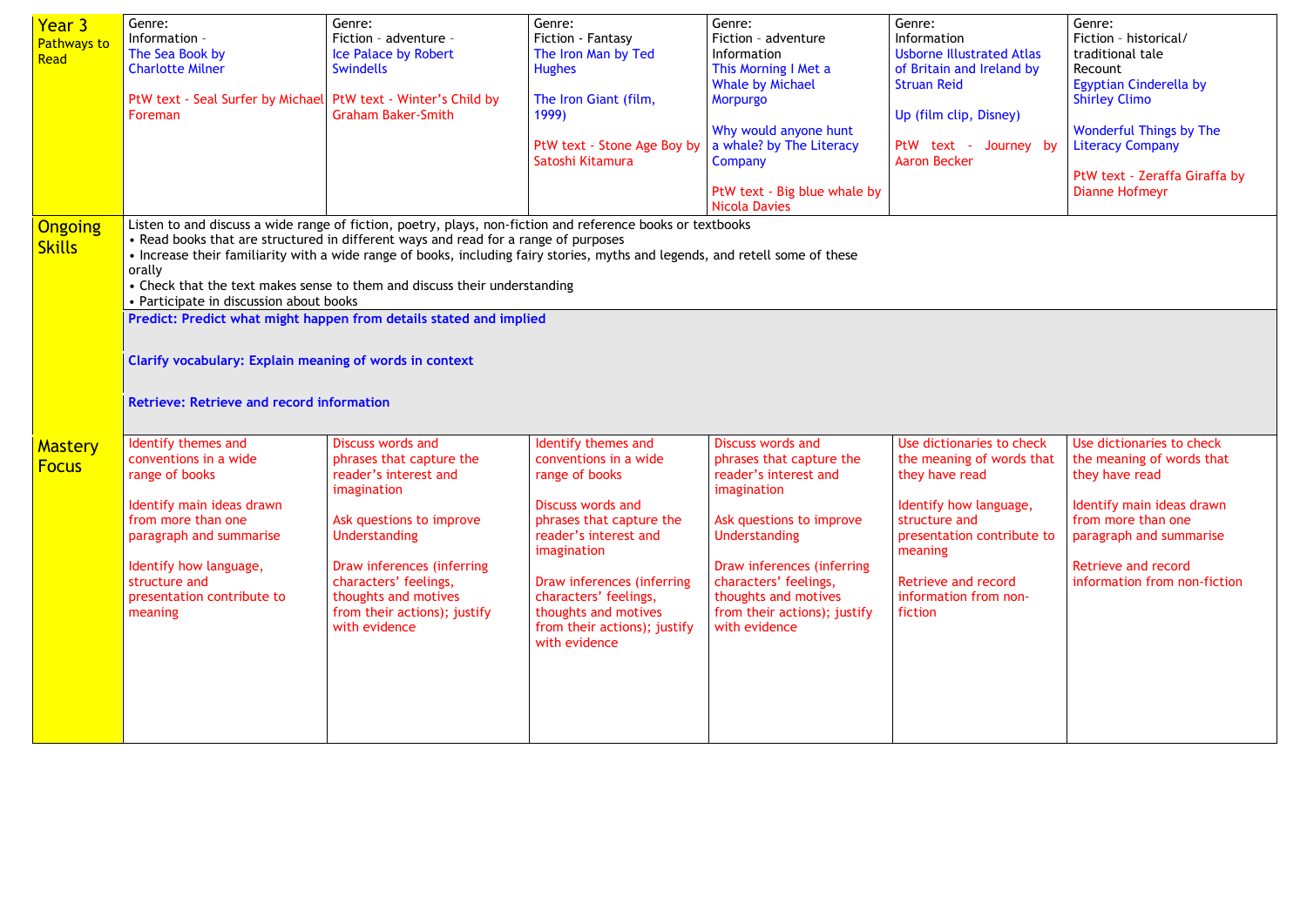| Year 4<br><b>Pathways to</b><br>Read | Genre:<br>Fiction: traditional tales -<br>A World Full of Animal<br>Stories: 50 Folk Tales and<br>Legends by Angela<br><b>McAllister</b><br>PtW text - Gorilla by Anthony<br><b>Browne</b>                                                                                                                                                                                                                                                                                                                                                                                                                                                                    | Genre:<br>Fiction: fantasy<br>The Train to Impossible<br>Places by P.G. Bell<br>PtW text - Leon and the place<br>between by Graham Baker-<br>Smith                                                                                                                                                  | Genre:<br>Information<br>DK Findout! Volcanoes by<br><b>Maria Gill</b><br>PtW text - Escape from<br>Pompeii by Christina<br><b>Balit</b>                                                                                       | Genre:<br>Fiction: adventure<br>Ariki and the Island of<br><b>Wonders by Nicola Davies</b><br>PtW text - When the Giant<br>stirred by Celia Godkin                                                                           | Genre:<br>Recount: biography<br>Information<br><b>Fantastically Great</b><br>Women who Saved the<br><b>Planet by Kate Pankhurst</b><br><b>Plastic Pollution by The</b><br><b>Literacy Company</b><br>PtW text - Where the<br>Forest Meets the Sea by<br>Jeannie Baker &<br>Rainforests in 30 seconds<br>by Jen Green | Genre:<br>Information<br>A Myth-Hunter's Travel<br><b>Guide by The Literacy</b><br>Company<br>PtW text - Blue John by Berlie<br><b>Doherty</b>                               |  |
|--------------------------------------|---------------------------------------------------------------------------------------------------------------------------------------------------------------------------------------------------------------------------------------------------------------------------------------------------------------------------------------------------------------------------------------------------------------------------------------------------------------------------------------------------------------------------------------------------------------------------------------------------------------------------------------------------------------|-----------------------------------------------------------------------------------------------------------------------------------------------------------------------------------------------------------------------------------------------------------------------------------------------------|--------------------------------------------------------------------------------------------------------------------------------------------------------------------------------------------------------------------------------|------------------------------------------------------------------------------------------------------------------------------------------------------------------------------------------------------------------------------|----------------------------------------------------------------------------------------------------------------------------------------------------------------------------------------------------------------------------------------------------------------------------------------------------------------------|------------------------------------------------------------------------------------------------------------------------------------------------------------------------------|--|
| Ongoing<br><b>Skills</b>             | Listen to and discuss a wide range of fiction, poetry, plays, non-fiction and reference books or textbooks<br>• Read books that are structured in different ways and read for a range of purposes<br>• Increase their familiarity with a wide range of books, including fairy stories, myths and legends, and retell some of these<br>orally<br>• Check that the text makes sense to them and discuss their understanding<br>• Participate in discussion about books<br>Predict: Predict what might happen from details stated and implied<br>Clarify vocabulary: Give / explain the meaning of words in context<br>Retrieve: Retrieve and record information |                                                                                                                                                                                                                                                                                                     |                                                                                                                                                                                                                                |                                                                                                                                                                                                                              |                                                                                                                                                                                                                                                                                                                      |                                                                                                                                                                              |  |
| <b>Mastery</b><br><b>Focus</b>       | Ask questions to improve<br>understanding<br>Draw inferences (inferring<br>characters' feelings,<br>thoughts and motives<br>from their actions); justify<br>with evidence                                                                                                                                                                                                                                                                                                                                                                                                                                                                                     | Discuss words and<br>phrases that capture the<br>reader's interest and<br>imagination<br>Draw inferences (inferring<br>characters' feelings,<br>thoughts and motives<br>from their actions); justify<br>with evidence<br>Identify main ideas drawn<br>from more than one<br>paragraph and summarise | Use dictionaries to check<br>the meaning of words that<br>they have read<br>Identify how language,<br>structure and<br>presentation contribute to<br>meaning<br><b>Retrieve and record</b><br>information from non-<br>fiction | <b>Discuss words and</b><br>phrases that capture the<br>reader's interest and<br>imagination<br>Draw inferences (inferring<br>characters' feelings,<br>thoughts and motives<br>from their actions); justify<br>with evidence | Identify themes and<br>conventions in a wide<br>range of books<br>Identify main ideas drawn<br>from more than one<br>paragraph and summarise<br>Identify how language,<br>structure and<br>presentation contribute to<br>meaning                                                                                     | Use dictionaries to check<br>the meaning of words that<br>they have read<br>Ask questions to improve<br>understanding<br>Retrieve and record<br>information from non-fiction |  |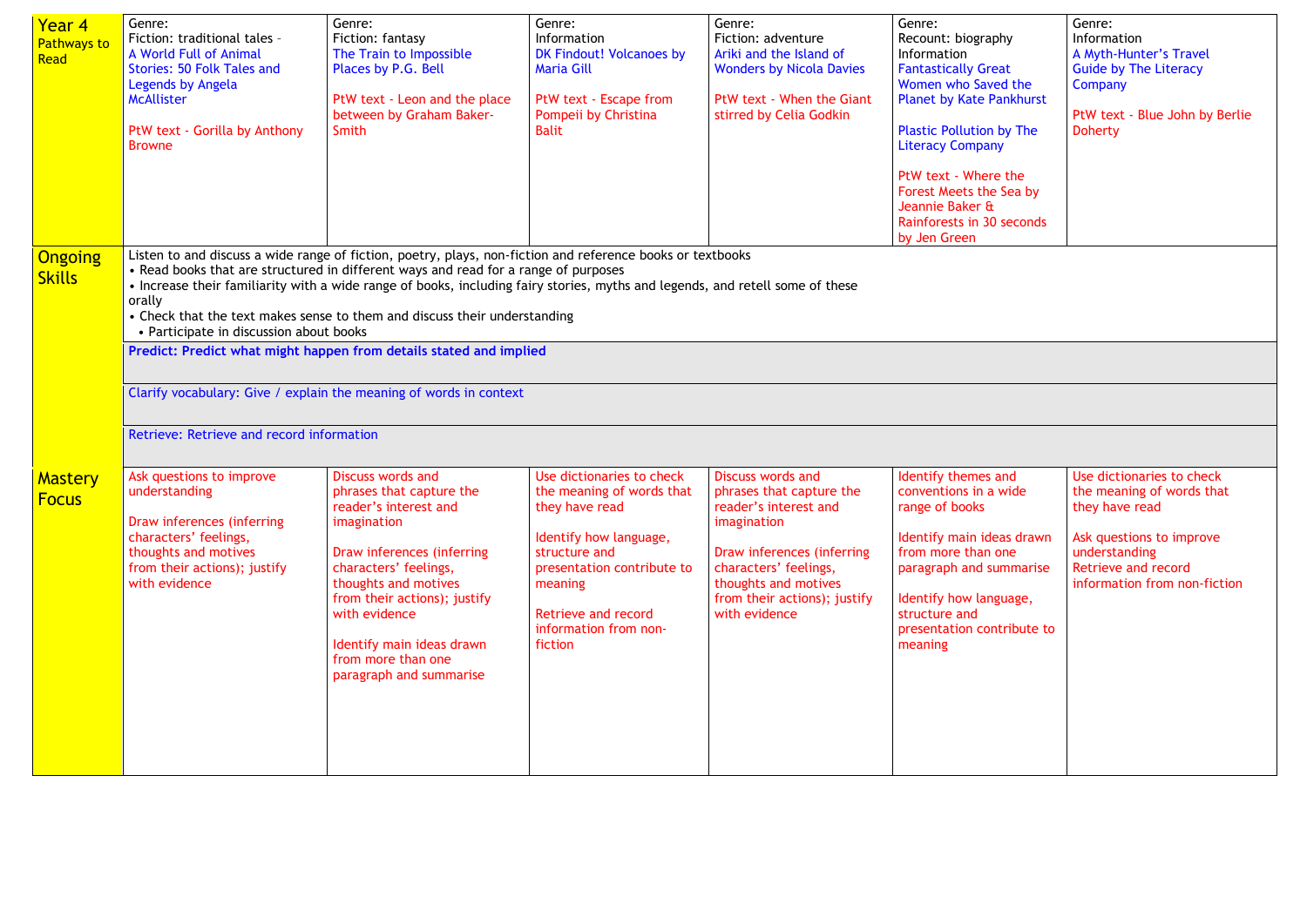| Year 5<br><b>Pathways to</b><br><b>Write</b> | Genre:<br>Recount: biography -<br><b>Goodnight Stories for</b><br><b>Rebel Girls by Elena</b><br>Favilli<br>PtW text - Queen of the falls by<br>Chris Van Allsburg                                                                                                                                                                                                                                                                                                                                                                                                                                                                                                                                                                                                                                                                                        | Genre:<br>Fiction: traditional tale -<br>Hansel and Gretel by Neil<br>Gaiman<br>PtW text - The Lost Happy<br><b>Endings by Carol Ann Duffy</b>                                                                         | Genre:<br>Fiction: myths and<br>Legends -<br>Odd and the frost giants<br>by Neil Gaiman<br>PtW text - Arthur and the<br>Golden Rope by Joe Todd-<br><b>Stanton</b>          | Genre:<br>Information<br>Film -<br><b>Exploring Space by The</b><br><b>Literacy Company</b><br><b>Planet Unknown by</b><br>Shawn Wang (film)<br>PtW text - The Darkest Dark<br>by Chris Hadfield                   | Genre:<br>Fiction: contemporary<br>Persuasion/Information<br>The Last Wild by Piers<br><b>Torday</b><br>Pollution - a look behind<br>the scenes by The<br><b>Literacy Company</b><br>PtW text - The Paperbag<br>Prince by Colin Thompson | Genre:<br>Fiction: books from other<br>cultures and traditions-<br><b>African Tales: A Barefoot</b><br><b>Collection by Gcina</b><br><b>Mhlophe and Rachel</b><br>Griffin<br>PtW text - The Hunter by Paul<br>Geraghty                                   |
|----------------------------------------------|-----------------------------------------------------------------------------------------------------------------------------------------------------------------------------------------------------------------------------------------------------------------------------------------------------------------------------------------------------------------------------------------------------------------------------------------------------------------------------------------------------------------------------------------------------------------------------------------------------------------------------------------------------------------------------------------------------------------------------------------------------------------------------------------------------------------------------------------------------------|------------------------------------------------------------------------------------------------------------------------------------------------------------------------------------------------------------------------|-----------------------------------------------------------------------------------------------------------------------------------------------------------------------------|--------------------------------------------------------------------------------------------------------------------------------------------------------------------------------------------------------------------|------------------------------------------------------------------------------------------------------------------------------------------------------------------------------------------------------------------------------------------|----------------------------------------------------------------------------------------------------------------------------------------------------------------------------------------------------------------------------------------------------------|
| <b>Ongoing</b><br><b>Skills</b>              | Continue to read and discuss an increasingly wide range of fiction, poetry, plays, non-fiction and reference books or textbooks<br>• Read books that are structured in different ways and read for a range of purposes<br>• Increase their familiarity with a wide range of books, including myths, legends and traditional stories, modern fiction, fiction<br>from our literary heritage, and books from other cultures and traditions<br>• Participate in discussion about books<br>• Ask questions to improve understanding<br>• Explain and discuss understanding of reading<br>• Provide reasoned justifications for views<br>• Recommend books to peers<br>Predict: Predict what might happen from details stated and implied<br>Clarify vocabulary: Explore the meaning of words in context<br>Retrieve: Retrieve, record and present information |                                                                                                                                                                                                                        |                                                                                                                                                                             |                                                                                                                                                                                                                    |                                                                                                                                                                                                                                          |                                                                                                                                                                                                                                                          |
| Mastery<br><b>Focus</b>                      | Draw inferences (inferring<br>characters' feelings,<br>thoughts and motives<br>from their actions); justify<br>with evidence<br>Make comparisons within<br>and across books                                                                                                                                                                                                                                                                                                                                                                                                                                                                                                                                                                                                                                                                               | Evaluate authors'<br>language choice, including<br>figurative language<br><b>Identify and discuss</b><br>themes and conventions<br>Summarise main ideas<br>from more than one<br>paragraph, identifying key<br>details | Make comparisons within<br>and across books<br>Draw inferences (inferring<br>characters' feelings,<br>thoughts and motives<br>from their actions); justify<br>with evidence | Summarise main ideas<br>from more than one<br>paragraph, identifying key<br>details<br>Distinguish between fact<br>and opinion<br>Identify how language,<br>structure and<br>presentation contribute to<br>meaning | Draw inferences (inferring<br>characters' feelings,<br>thoughts and motives<br>from their actions); justify<br>with evidence<br>Identify how language,<br>structure and<br>presentation contribute to<br>meaning                         | Evaluate authors'<br>language choice, including<br>figurative language<br>Draw inferences (inferring<br>characters' feelings,<br>thoughts and motives<br>from their actions); justify<br>with evidence<br>Identify and discuss<br>themes and conventions |